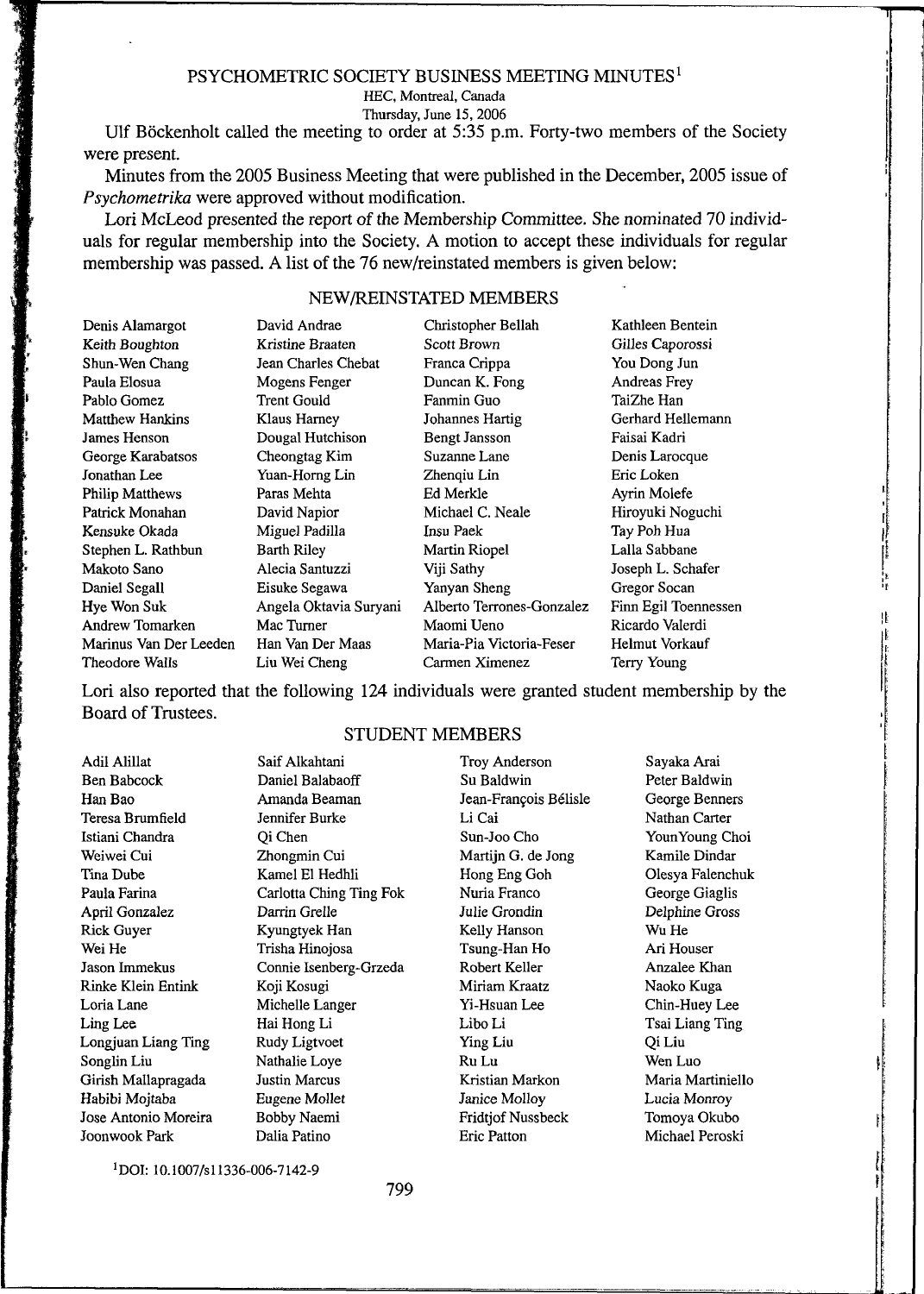### 800 PSYCHOMETRIKA

Marie-eve Provost Patrick Rosopa Richard Sejean Andrew Slaughter Ronghua Sun Janke Ten Holt Leah Walker Helen Werner Chih-Wen Ou Yang Zhiyong Zhang

Yanxuan Qu Leah H. Rubin Dong Gi Seo Jennifer Smith Christiany Suwartono Tara Twiste Rhiannon Weaver Denna Wheeler Hongwei Yang Xiaohui Zheng

Matthew Reynolds Kelly Rulison Michele Settanni Sonya Sterba Andrew Swanlund Joachim Vandekerckhove Anke Weekers Adam Wyse June Young Lee Wobbe Zijlstra

Edwin M. Romero-Escobar Fiona Sammut Jennifer Shutter Youngsuk Suh Lourder Tanamachi John Verkuilen Jonathan Weeks Hakan Yagci Zhen Zhang Jinnie Choi

Ĩ

ă.

Lori gave the Treasurer's report. She noted that the Society's finances have rebounded and that we are in much better financial shape than a couple of years ago. At the start of the 2005 fiscal year our balance was \$6,622. However, at the end of the 2005 fiscal year our balance was \$102,539! Membership-wise we have a total of 917 members from 46 countries. In 2006 we have 208 additional members: 70 new regular members, 119 new student members and 19 reinstated members. We provided Springer with a list of 868 subscribers. Lori also mentioned that we continue to sell CD sets and are now on the profit end of this venture. She also noted that we are trying a new web-based tool for meeting registration, Cvent, and will evaluate this new system after the annual meeting to determine if we want them to also manage our membership lists.

Klaas Sijtsma and Brian Junker reported on the Editorial Council Meeting. Brian summarized the transition to Springer. They discussed the decreased processing time of manuscripts for *Psychometrika.* They also announced that Roger Millsap will be the new *Psychometrika* Editor.

The Trustees held a midyear meeting conference call on December 19,2005 with 14 members participating. Midyear meetings have helped the Trustees conduct Society business on a continuing basis.

Terry Ackerman reported on the election results. Our new president-elect is Paul De Boeck. Herbert Hoijtink was elected to the Editorial Council and the two newly elected Trustees are Irini Moustaki and Jeroen Vermunt.

Terry also reported that the winner of the Psychometric Society Dissertation Award was Michael Edwards from the University of North Carolina and his advisor was David Thissen. The travel grant award winners were Li Cai from the University of North Carolina and Bobby Naemi from Rice University.

Ulf Bockenholt reported on the Montreal meeting. There were 219 participants from 139 institutions and 16 countries. In all there were 131 papers presented, 31 posters, 6 symposiums, 2 keynote speakers and 6 invited speakers.

The 2007 IMPS is slated to be held in Tokyo, Japan. Kazuo Shigemasu reported on the preparation of the Japanese meeting that will be held July 9-13 at Tower Hall Funabori, 4-1-1-Funabori, Edogawa-ku, Tokyo 134-0091, Japan.

The meeting was adjourned at 6:20 p.m.